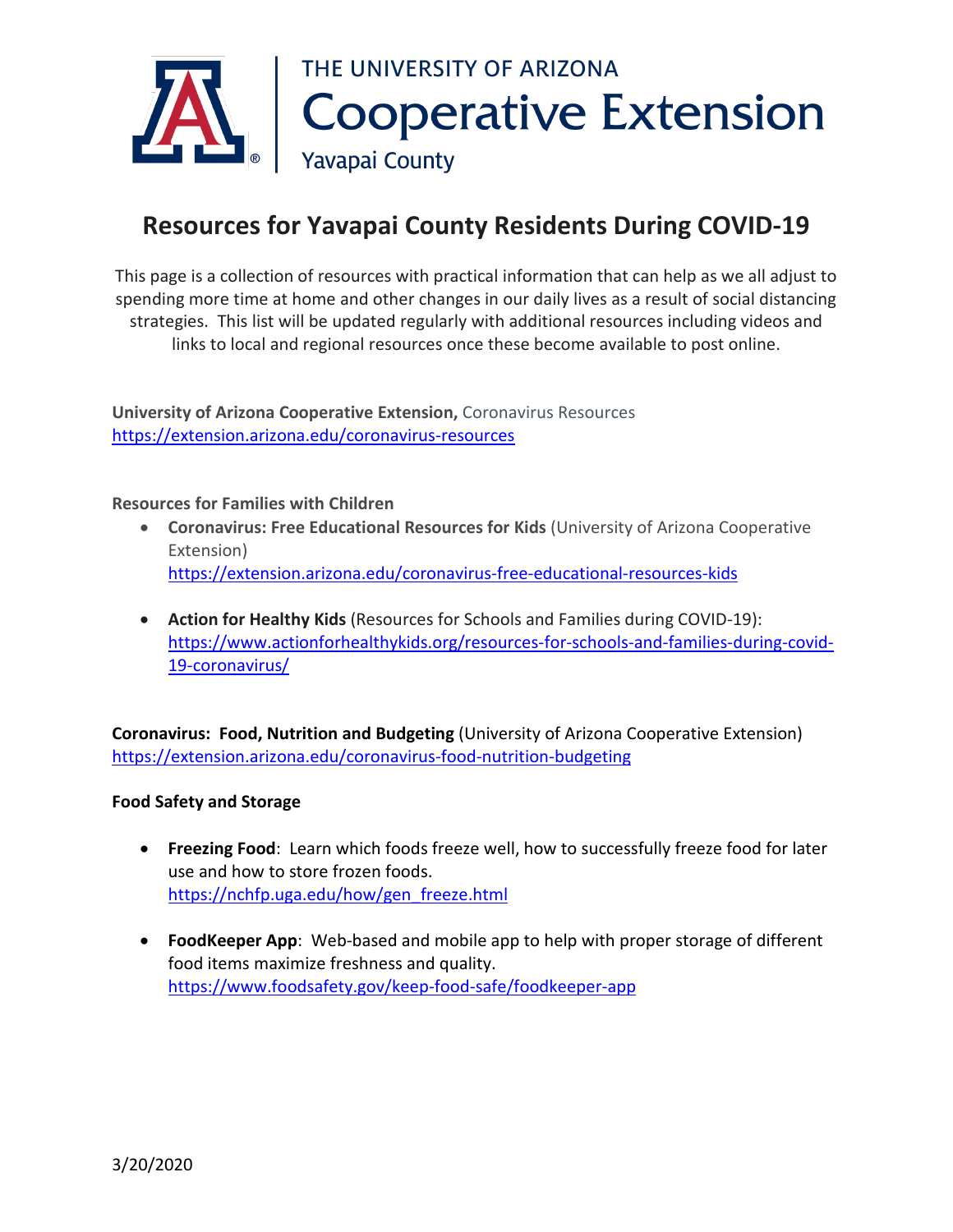

- **Food Safety Charts**: Foods are properly cooked when they are heated for a long enough time and at a high enough temperature to kill the harmful bacteria that cause foodborne illness. Properly storing foods preserves food quality and prevents both spoilage and food poisoning. <https://www.foodsafety.gov/food-safety-charts>
- **Choose MyPlate (Healthy Eating on Budget):** <https://www.choosemyplate.gov/eathealthy/budget>
- **Garden Kitchen, Recipes** <https://thegardenkitchen.org/browse-recipes/>
- **10 Tips: MyPlate Snack Tips for Parents** <https://www.choosemyplate.gov/ten-tips-snack-tips-for-parents>

## **Social Services**

- **Wildfire AZ**: "Find Help" section that lists multiple agencies and organizations that can assist families and individuals from energy bill to food assistance <https://wildfireaz.org/>
- **Arizona Self Help**: get prescreened online for over 40 health and human service programs <http://arizonaselfhelp.org/>
- **Arizona Department of Economic Security** 
	- o *DES Services Related to COVID-19:* <https://des.az.gov/services/coronavirus>
	- o Food Assistance resource page: [https://des.az.gov/services/basic-needs/food](https://des.az.gov/services/basic-needs/food-assistance)[assistance](https://des.az.gov/services/basic-needs/food-assistance)
- **Double Up Food Bucks AZ:** Doubles SNAP recipients benefits at qualified farmers markets, from now until April 30<sup>th</sup> qualified farmers markets are able to double an unlimited amount of benefits.

<https://www.doubleupaz.org/home-english>

Farmers Markets that accept EBT:

- o Prescott Farmers Market: Markets are closed, but are accepting Online Orders for pickup at Yavapai College during COVID-19 <https://prescottfarmersmarket.square.site/>
- o Prescott Valley Farmers Market <https://prescottvalleyfarmersmarket.wordpress.com/>